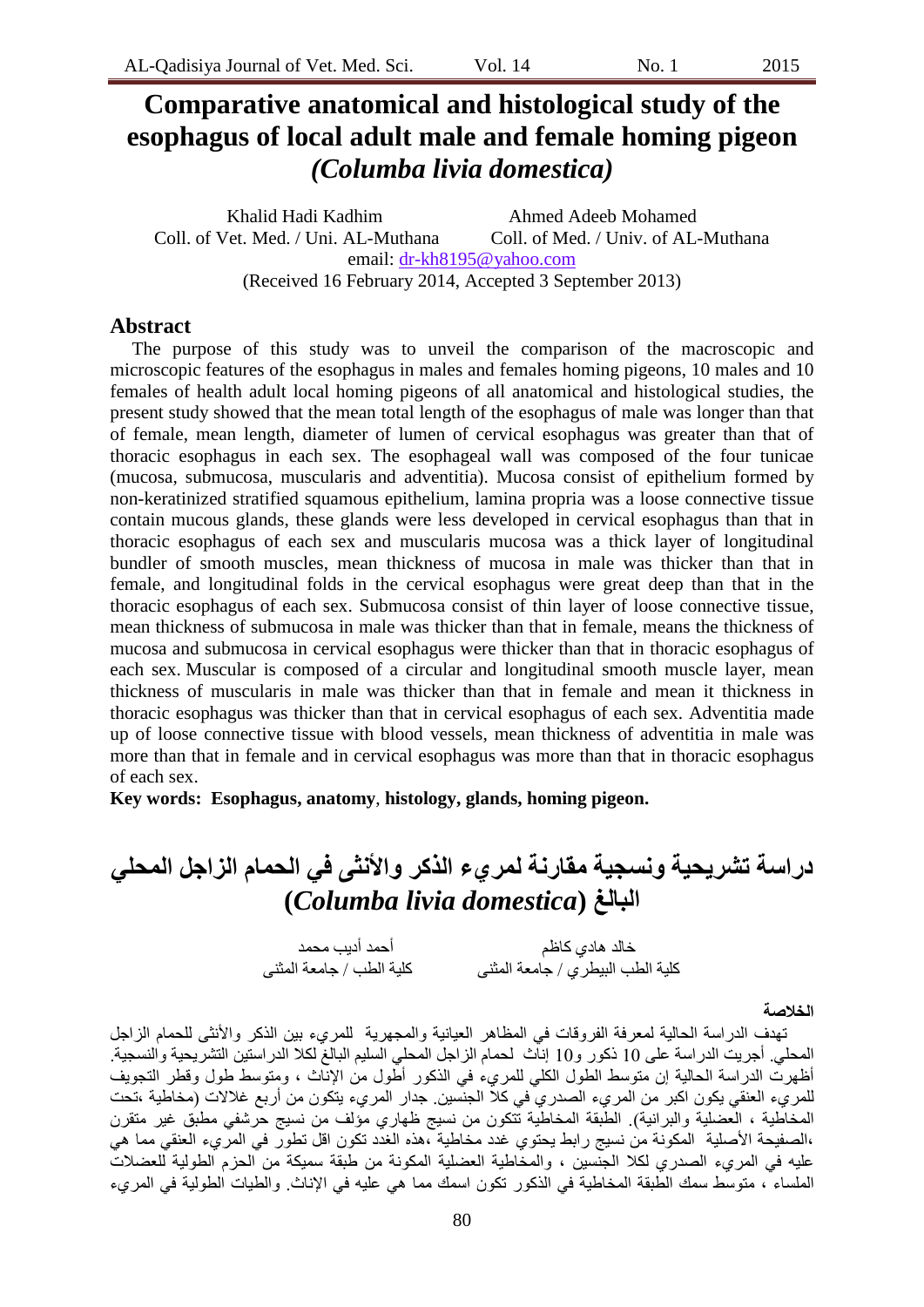العُنقي تكورن أكثر عمقا مما هي عليه في المريء الصدري لكلا الجنسين. الغلالة تحت المخاطية تتكون من طبقة رقيقة من النسيج الرابط الرخو ، وان منوسط سمك الغلالة تحت المخاطية في الذكور نكون اسمك مما هي عليه في الإناث ، وان متوسط سمك الطبقتين المخاطية وتحت المخاطية في المريء العنقي تكون اسمك مما هي عليه في المريء الصدري لكلا الجنسين. الطبقة العضلية تتكون من طبقتين دائر ية وطولية من العضلات الملساء ، متوسط سمك الطبقة العضلية في الذكور تكون اسمك مما هي عليه في الإناث ومتوسط سمكها في المريء الصدري يكون اسمك مما هو في المريء العُنقي لكلا الجنسين ِ الغلالة المصلية مكونه من نسيج رابط رخو مع أوعية دموية ،متوسط سمك الغلالة المصلية في الذكور تكون اسمك مما هي عليه في الإناث وسمكها في المريء العنقي يكون اسمك مما هي عليه في المريء الصدري لكلا الجنسين. **الكلمات المفتاحٍة: المزيء ، تشزٌحٍا ، نسٍجٍا ، الغذد ، الحمام الزاجل .**

# **Introduction**

Birds have the coelomic cavity without diaphragm, the avian esophagus is long distensible tube connect the oropharynx and the proventriculus, it lies on the right side of the neck (mammals present it on the left side) dorsally to the trachea. Immediately cranial to the thoracic entrance the esophagus returns to the median line and expand ventrally to form the crop  $(1)$ , in geese  $(2)$  and  $(3)$  in white stork.  $(4 \text{ and } 5)$  mentions the esophagus of rheas and captive bustards no form the crop .The mean length of total esophagus of white stork is 400 mm, and diameter of it 10 mm (3). (5) described the esophagus of male bustards is longer than that of female also in tufted ducks *Aythya fuligula* (6), while in common pheasant and partridge the length of the esophagus of male is shorter than that of female (7and 8). Avian esophagus consists of two parts are cervical and thoracic, in mammals there is three parts cervical, thoracic and abdominal (1), while (9) mention the esophagus of the common quail has three anatomical parts are cervical part, crop and thoracic part. (10) said the chicken cervical esophagus extends from the oropharynx and expended to form the crop, and it shaped like (S). Cranially, it is located in the median line, dorsally to the larynx and trachea, which is intimately fixed by a connective tissue. Caudally to the fifth cervical vertebra, mean length of it shorter than its cervical column and thoracic esophagus, while in white stork considerable longer than the thoracic esophagus (3). It more distensible and folded more than the thoracic part in the ostrich and has 12 longitudinal folds (11). (12) said the cervical esophagus of chicken has 6-8 longitudinal folds. (8) mention the length of cervical esophagus of partridge in male and female are (112 mm, 117.2 mm respectively), and in

geese is 164.1mm (2). The thoracic esophagus placed below the crop, dorsally to the trachea extend until the proventriculus, mean length of it in male and female partridge is (40.30 mm,40.50 mm respectively) (8), and in geese is38.3mm (2). The esophageal wall of the chicken consists of four tunicae (mucosa, sub mucosa, muscularis and adventitia) (10). Mucosa of emu esophagus formed by a non-keratinized stratified epithelium (13), while the epithelium of the esophagus of White stork and wild birds (Rock Dove and Linnet) is keratinized stratified squamous (3 and 14). The lamina propria in esophagus of emu contained numerous simple tubular mucus glands (13), these glands are developed in thoracic esophagus more than that in cervical esophagus of common quail (9), muscularis mucosa is thick consist of a longitudinal smooth muscle layer, mean thickness of epithelium in cervical esophagus of common quail is thicker than that in thoracic esophagus (9). Sub mucosa layer of avian composed of loose connective tissues only and no has glands as in mammals (10), tunica muscularis composed of a thicker inner circular and a thinner outer longitudinal smooth muscle layer (15) in homing pigeon and in wild birds (mallard) (16), (9) mention mean thickness of tunica muscularis of the common quail esophagus in thoracic part is thicker than that in cervical part and in male is thinner than that in female. Tunica muscularis is surrounded by the tunica adventitia at the cervical esophagus, and by the tunica adventitia at the thoracic esophagus of wild birds (14).

# **Materials and methods**

For anatomical study ten adult healthy local homing pigeons (5 male and 5 female)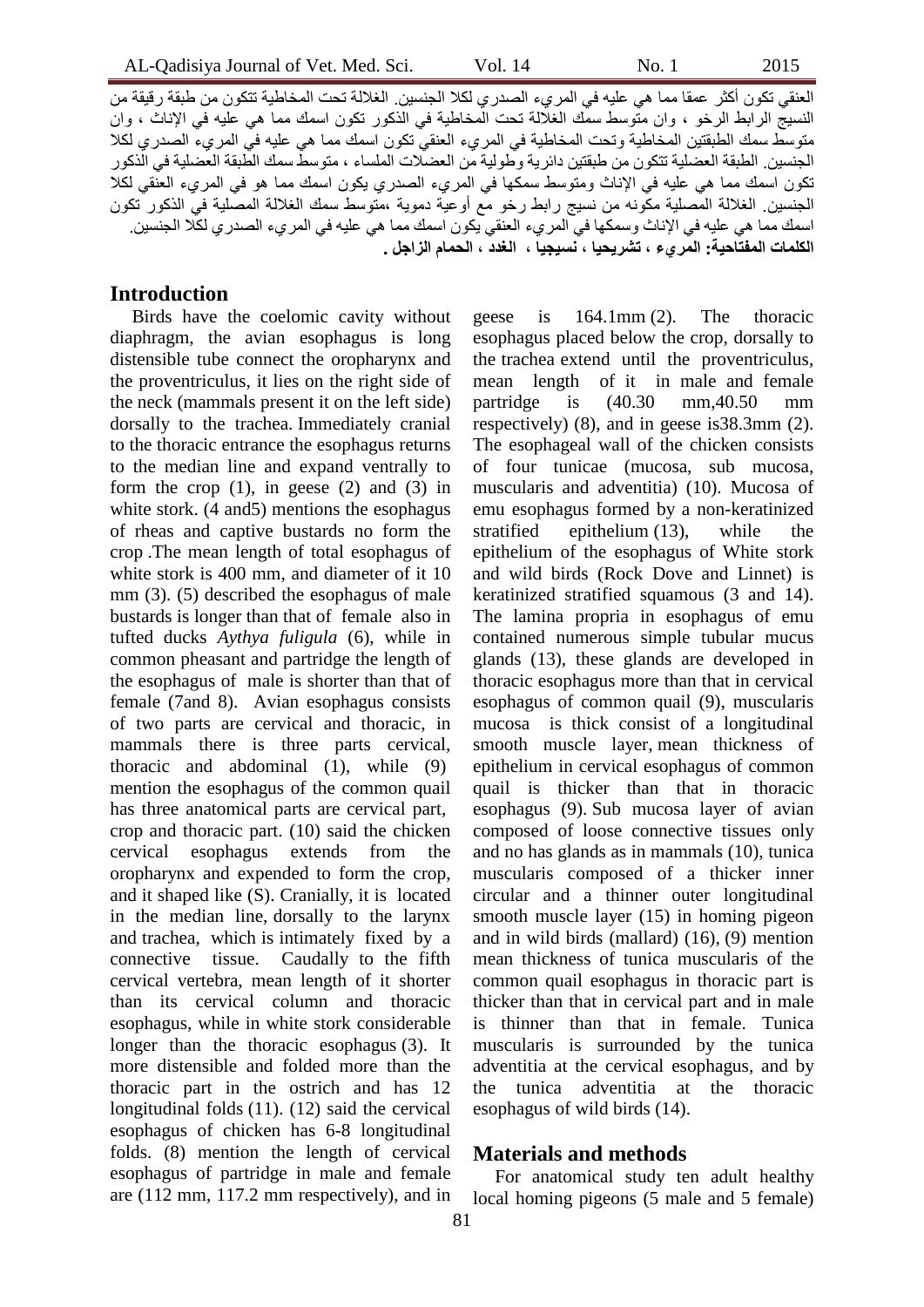were collected from local market in Muthana city during March 2013, the birds were sacrificed after anesthesia by intramuscular injection of a mixture of ketamine and diazepam at dose 25 and 5 mg /kg BW respectively, according to (17). Measuring the total body length (from beak to the end of rump, sternum length (exact to 0.5 mm) according to (18). Freed the whole esophagus of 10 birds (from orophalanx to proventriculus) and washed with distilled water. The total length of esophagus, length, diameter of lumen of each part of esophagus of each sex measured by digital electronic vernier, measurement tape and ruler. The histological study was carried out on (10) specimens of esophagus of adult healthy local birds (5 male and 5 female). Specimens was washed with normal saline solution (0.9%), and 5 samples from different regions of each part of the esophagus were taken and fixed by 10% formalin 24 hours at room temperature, and then treated by routine histological processing (19), embedding with paraffin wax (58-60  $\tilde{C}^0$ ) and sectioning to 5-7µm. The stains were used, Harries Hematoxylin and Eosin (H&E) stain for demonstrating the general histological components, and Periodic Acid Schiff (PAS) stain for distinguish of carbohydrates. The thickness of the all tunicae of each part of esophagus in each sex, in5 sections in each section of each part of the esophagus by ocular micrometer. The mean (M) and the standard error (SE) were calculated for 5 slides for each part of the esophagus (20).

# **Results**

In the present study the mean length of the total body and sternum of male was  $(232.26 \pm 9.4 \text{ mm}, 82.1 \pm 5.7 \text{ mm}$  respectively) and was longer than that of female  $(219.1\pm$ 7.7 mm,  $63.1 \pm 4.5$  mm respectively) (Table 1). In the present study the esophagus was long ,muscular, longitudinally folded tube, located on the right side of the neck dorsally to the trachea, extend from oropharynx to the proventriculus (Fig. 1), the mean total length of the esophagus of male was  $(124.9 \pm 6.8)$ mm) and was longer than that of female  $(106.3 \pm 8.6 \text{ mm})$  (Table 1). The esophagus of homing pigeon consist of two parts were

cervical and thoracic parts (Fig. 1), the cervical esophagus extends from the oropharynx and in the entrance of the thorax, its ventral wall was enlarged to form the crop that end in it, located dorsally to the larynx and trachea, and considerable longer than the thoracic esophagus, the internal surface of it has well demarcated longitudinal folds (Fig. 2), mean length of the cervical esophagus in male was  $(82.8 \pm 4.3 \text{ mm})$ , while in female was  $(68.84 \pm 5.9 \text{mm})$  (Table 1). Mean diameter of the lumen in cervical esophagus was greater than that in thoracic esophagus in each sex (Table 1). The thoracic esophagus was placed below the crop, dorsally to the trachea and opened into the proventriculus within thoracoabdominal cavity (Fig. 1), mean length of it in male was  $(42.4 \pm 3.9)$ mm), while in female was  $(37.52 \pm 4.9 \text{ mm})$ (Table 1), and the longitudinal folds in the internal surface of the thoracic esophagus were less deep than that in the cervical esophagus in each sex, with larger space occurred between them (Fig. 2, 3). The esophageal wall was composed of the four tunicae (mucosa, submucosa, muscularis and adventitia) (Fig. 4). Tunica mucosa consist of epithelium formed by no keratinized stratified squamous epithelium, lamina propria consist of loose connective tissue with large mucous glands (Fig. 5), these glands were take positive reaction with(PAS) (Fig. 5), and were less developed in cervical esophagus than that in thoracic esophagus in each sex (Fig. 4, 6, 7) nodular lymphatic tissue were within the lamina propria and muscularis mucosa was very well developed consist of longitudinal bundler of smooth muscles fibers (Fig. 7), mean thickness of epithelium, lamina propria and muscularis mucosa in cervical esophagus of male were  $(76.6 \pm 14.3, 322.3 \pm 80.1, 291.5 \pm 91.6 \text{ }\mu\text{m})$ respectively, while in female were  $(60.6 \pm$ 15.6, 317.3  $\pm$  96.5, 243.6  $\pm$  86.3  $\mu$ m) respectively (Table 2), and mean thickness of epithelium, lamina propria and muscularis mucosa in thoracic esophagus of male were  $(59.8 \pm 9.6, 303.3 \pm 76.8, 158.5 \pm 56.7 \mu m)$ respectively, while in female were  $(41.6 \pm$ 6.5, 280.2  $\pm$  87.5, 139.7  $\pm$  61.4  $\mu$ m) respectively. And mean thickness of mucosa in the cervical esophagus was thicker than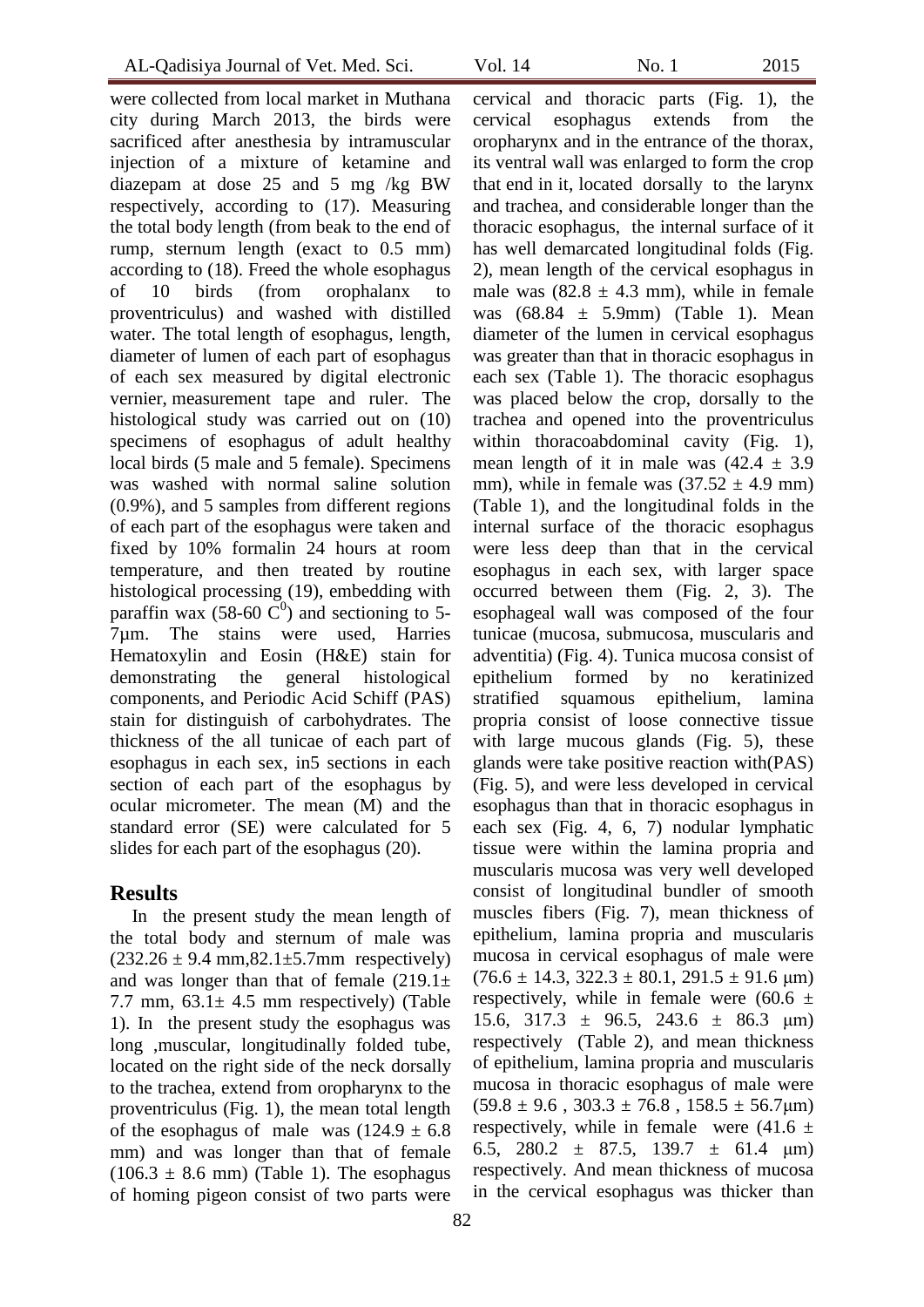| Tengul, and diameter of funich of esophagus of each sex of homing pigeon (mill) (b) $\pm$ 3E) |                  |                                 |            |                                 |                                 |                                |                |  |  |  |  |
|-----------------------------------------------------------------------------------------------|------------------|---------------------------------|------------|---------------------------------|---------------------------------|--------------------------------|----------------|--|--|--|--|
| <b>Measure</b>                                                                                | BL               | SL                              | EL         |                                 | CЕ                              | TЕ                             |                |  |  |  |  |
| <b>Sex</b>                                                                                    | $M \pm SE$       | $M \pm SE$                      | $M \pm SE$ |                                 | Di                              |                                | Di             |  |  |  |  |
| <b>Male</b>                                                                                   | $232.26 \pm 9.4$ | $82.1 \pm 5.7$   124. $\pm 6.8$ |            | $82.8 \pm 4.3$                  | $4.77 \pm 1.2$   $42.4 \pm 3.9$ |                                | $3.82 \pm 0.9$ |  |  |  |  |
| Female                                                                                        | $219.1 \pm 7.7$  | $63.1 \pm 4.5$                  |            | $106.3 \pm 8.6$ 68.84 $\pm$ 5.9 | $3.24 \pm 1.4$                  | $37.52 \pm 4.9$ 2.01 $\pm 1.1$ |                |  |  |  |  |

**Table (1): Measurements of length; Total body length, sternum length, esophagus length, and diameter of lumen of esophagus of each sex of homing pigeon (mm) (M ±SE)**

**BL: Body length, SL: Sternum length, EL: Esophagus length, CE: Cervical esophagus, TE: Thoracic esophagus, L: Length, Di: Diameter of lumen, (Mean ± Stander Error) (n=5 for each sex).**

**Table (2): Measurements of thickness of the esophagus wall layers for each sex in homing pigeon (μm) (M ±SE).**

| Measure<br>Region    | TМ<br>$M \pm SE$                       |                                |                                                                       |                                      | <b>TSM</b><br>$M \pm SE$         | <b>TMS</b><br>$M \pm SE$             |                                      |                                      | TS<br>$M \pm SE$                 |
|----------------------|----------------------------------------|--------------------------------|-----------------------------------------------------------------------|--------------------------------------|----------------------------------|--------------------------------------|--------------------------------------|--------------------------------------|----------------------------------|
| CЕ<br>Male           | Total                                  | Ep                             | Lp                                                                    | Mm                                   | $60.7 \pm 11.5$                  | <b>Total</b>                         | <b>Cir</b>                           | Long                                 | $75.3 \pm 7.4$                   |
| Female               | $690.6 \pm 111.6$<br>$620.5 \pm 113.7$ | $76.6 \pm 14.3$                | $322.3 \pm 80.1$<br>$60.6 \pm 15.6$ $817.3 \pm 96.5$ $243.6 \pm 86.3$ | $291.5+91.6$                         | $40.2 \pm 7.5$                   | $500.6 \pm 44.6$<br>$427.7 \pm 41.6$ | $311.7 \pm 31.3$<br>$267.1 \pm 24.5$ | $188.3 \pm 30.1$<br>$161.2 \pm 18.6$ | $70.1 + 3.2$                     |
| TE<br>Male<br>Female | $520.6 \pm 92.2$<br>$460.6 \pm 95.6$   | $59.8 + 9.6$<br>$41.6 \pm 6.5$ | $303.3 \pm 76.8$<br>$280.2 \pm 87.5$                                  | $158.5 \pm 56.7$<br>$139.7 \pm 61.4$ | $40.6 \pm 8.9$<br>$20.6 \pm 3.6$ | $700.5 \pm 51.5$<br>$601.8 \pm 47.8$ | $491.9 \pm 37.9$<br>$407.6 \pm 22.2$ | $208.7 \pm 34.4$<br>$193.6 \pm 17.6$ | $67.5 \pm 8.2$<br>$60.4 \pm 4.6$ |

**CE: Cervical esophagus, TE: Thoracic esophagus, TM: Tunica mucosa, TSM: Tunica sub mucosa, TMS: Tunica muscularis, TS: Tunica adventitia, Ep: Epithelium, Lp: Lamina propria, Mm: Muscularis mucosa, Cir: Circular muscularis, Long: Longitudinal muscularis. (Mean ± Stander Error) (n=5 for each sex).**



**Fig. (1): Gross appearance of the esophagus of homing pigeon, cervical esophagus (A), crop (B), thoracic esophagus (C), trachea (D), proventriculus (E), gizzard (F), oropharynx (G).**

that in the thoracic esophagus of each sex (Table 2), longitudinal folds in the cervical esophagus was great deep than that in the thoracic esophagus in each sex (Fig. 8-10). Sub mucosa was no evidence, consist of loose connective tissue with blood vessels (Fig.4,9), mean thickness of sub mucosa in cervical esophagus of male was  $(60.7\pm11.5\mu m)$ , while in female was  $(40.2\pm$ 7.5μm), and mean thickness of sub mucosa in



**Fig. (2): Gross appearance of the internal surface of the cervical esophagus of homing pigeon, longitudinal folds were deep (arrow)**.

thoracic esophagus of male was  $(40.6 \pm$ 8.9 $\mu$ m), while in female was (20.6  $\pm$  3.6  $\mu$ m). The mean thickness of sub mucosa in cervical esophagus is thicker than that in thoracic esophagus of each sex (Table2). Tunica muscularis composed of a thicker inner circular and a thinner outer longitudinal smooth muscle layer (Fig. 9), mean thickness of tunica muscularis in cervical esophagus of male was  $(500.6 \pm 44.6 \mu m)$ , while in female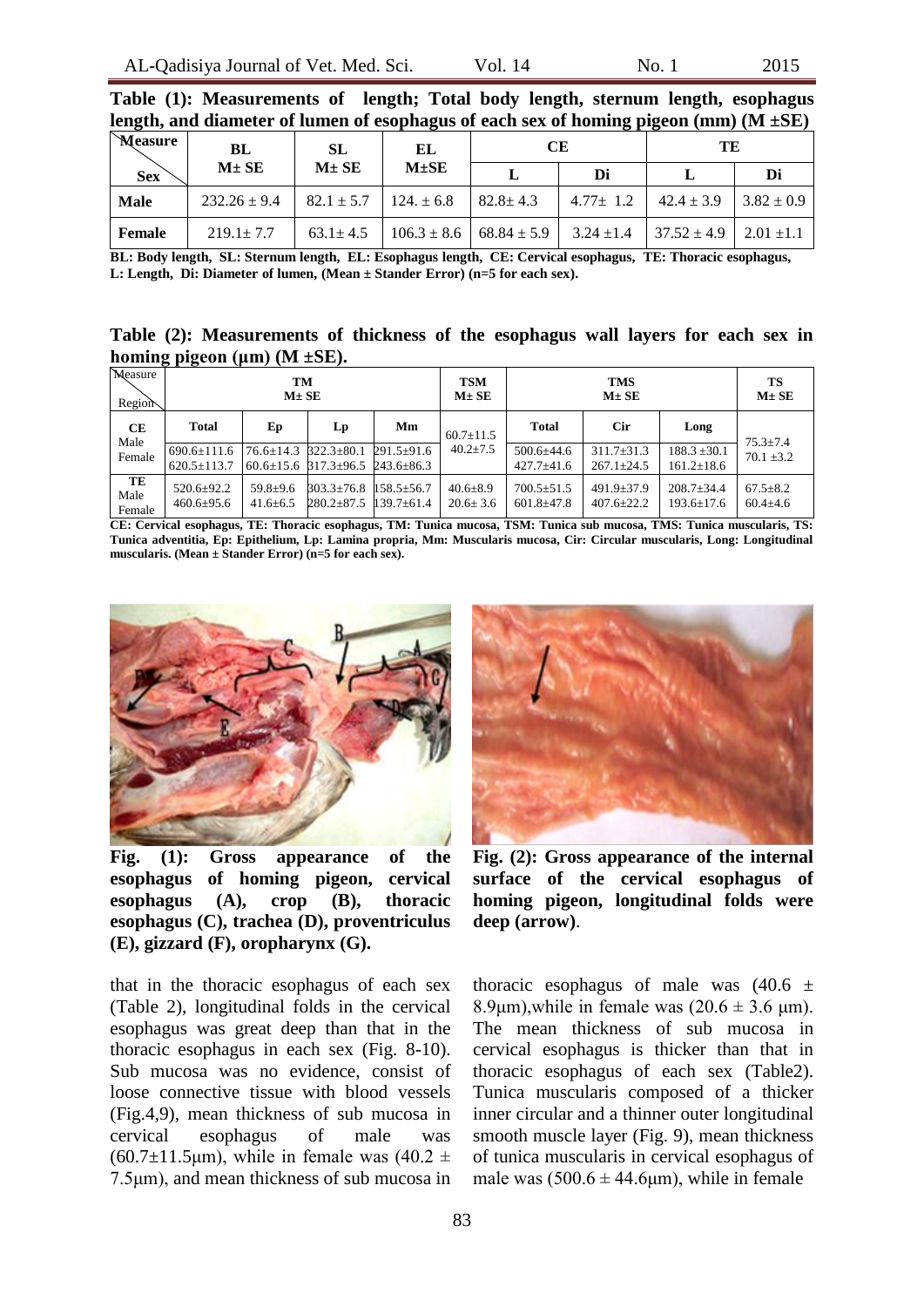AL-Qadisiya Journal of Vet. Med. Sci. Vol. 14 No. 1 2015



**Fig. (3): Gross appearance of the internal surface of thoracic esophagus of homing pigeon, longitudinal folds were less deep (arrow).**



**Fig. (4): Cross section of the cervical esophagus mucosa (A), sub mucosa (B) (arrow), muscularis (C), adventitia (D) (arrow), mucous glands (E). H&E X40.**



**Fig. (5): Cross section of the thoracic esophagus, non-keratinized stratified squamous epithelium (A), lamina propria (B), mucous glands (C), muscularis mucosa (D), PAS X100.**



**Fig. (6): Cross section of the thoracic esophagus, non-keratinized stratified squamous epithelium (A), lamina propria (B), mucous glands (C), longitudinal folds (D), H&E X100.**



**Fig. (7): Cross section of the thoracic esophagus, epithelium (A), lamina propria (B), esophageal lumen (C), lymphatic tissue (D), longitudinal folds (E), H&E X40.**



**Fig. (8): Cross section of the cervical esophagus, longitudinal folds less deep, lamina propria (A), muscular mucosa (B), tunica muscularis (C), H&E X40.**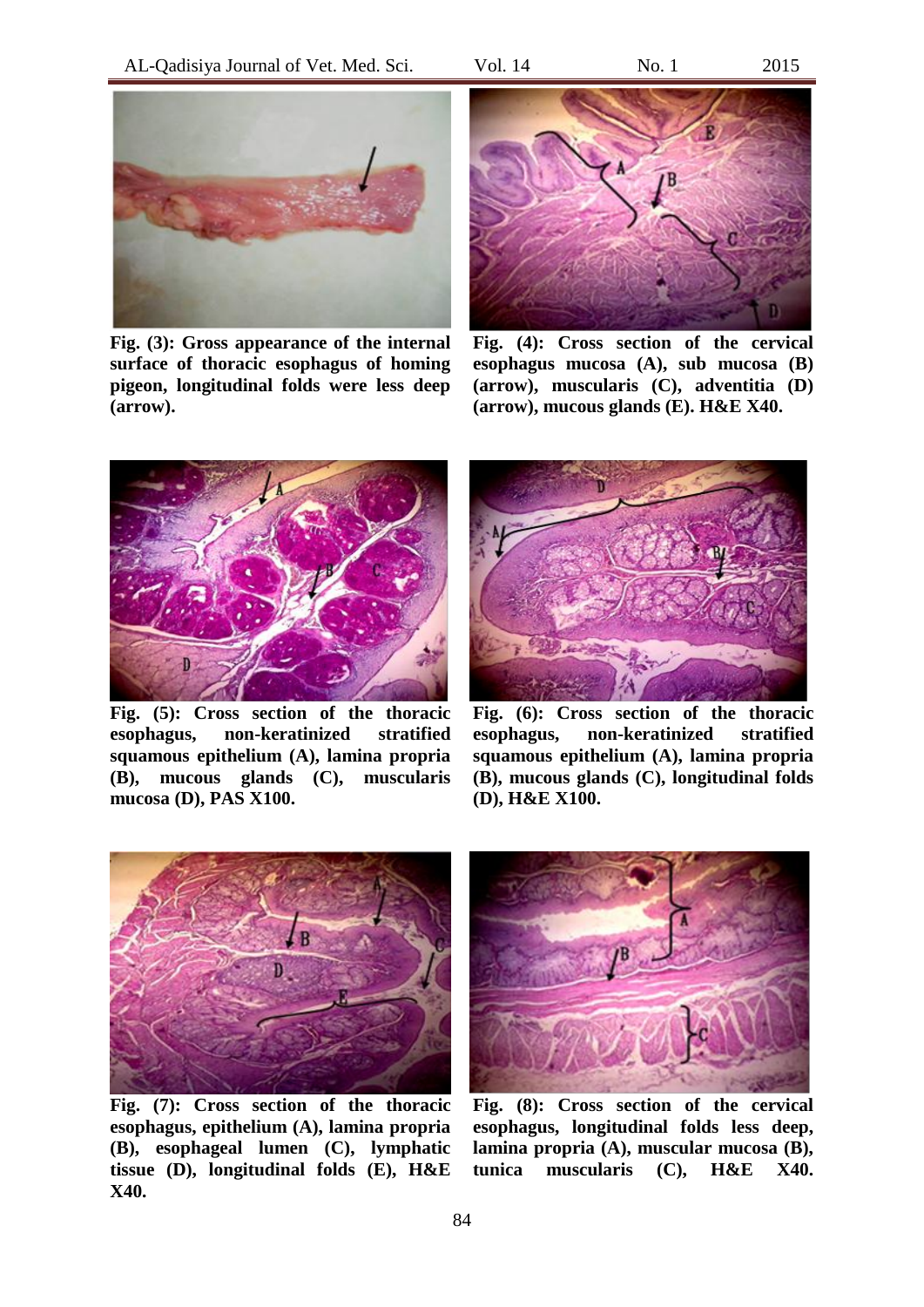

**Fig. (9): Cross section of the cervical esophagus, lamina propria (A), muscularis mucosa (B), sub mucosa (C), inner muscularis (D), outer muscularis (E), H&E X40.**

was  $(427.7 \pm 41.6 \,\mu\text{m})$ , and mean thickness of tunica muscularis in thoracic esophagus of male and female were  $(700.5 \pm 51.5)$  and 601.8±47.8 μm respectively), mean thickness of muscularis in thoracic esophagus was thicker than that in cervical esophagus of each sex (Table 2). Tunica adventitia made up of loose connective tissue and contains blood vessels (Fig. 4), mean thickness of

#### **Discussion**

The present study revealed the esophagus of homing pigeon is long tube located in right side of the neck between the orophalanx and proventiculus, mean length of esophagus in male was longer than that in female this result agreement with (5, 6 and 21), while disagreement with (7) who study the common pheasant esophagus and (8) who study the partridge esophagus. The different may be due the esophagus length had relationship with body length and sternum length of bird. (22) mention the difference between male and female of black scoter in the relative esophagus length referring to body length and sternum length, and (21) in bean goose. Esophagus was composed of two parts, cervical and thoracic, mean length, diameter of lumen of cervical part is greater than that of thoracic part in each sex, this results agreement with (3), while disagreement with (10) who study the chicken esophagus.Esophagus carries food from the mouth to the crop and from crop to the proventriculus and is generally greater in



**Fig. (10): Cross section of the thoracic esophagus, lamina propria (A), mucus glands (B), muscularis mucosa (C), sub mucosa (D), muscularis (E), PAS X40.**

adventitia in cervical esophagus of male was  $(75.3 \pm 7.4 \mu m)$ , while in female was  $(70.1 \pm 1)$ 3.2 μm). And mean thickness of adventitia in thoracic esophagus of male and female were  $(67.5\pm8.2)$  and  $60.4\pm4.6$  um respectively). mean thickness of adventitia in cervical esophagus was thicker than that in thoracic esophagus of each sex (Table 2).

diameter due to the limited ability of avian to break down their food orally, and distensibilty of it important to swallow bulky (23)**.** The cervical esophagus in each sex expended to form the crop this result agreement with (1, 2 and 3). While disagreement with (4) which mention the esophagus of rheas no form crop, also in captive bustards (5), the crop is responsible to storage and moistened of the ingested food by mucous secreted of the esophagus and crop glands. The longitudinally folds in cervical esophagus were deeper than that in thoracic esophagus, this agreement with (3), these folds assist in increased the extension of the esophagus that participate actively in the placement mechanism of the food to the crop then to the proventiculus (4). Tunica mucosa consist of epithelium formed by no keratinized stratified squamous epithelium, lamina propria and muscularis mucosa, mean thickness of mucosa in the cervical esophagus was thicker than that in the thoracic esophagus in each sex this result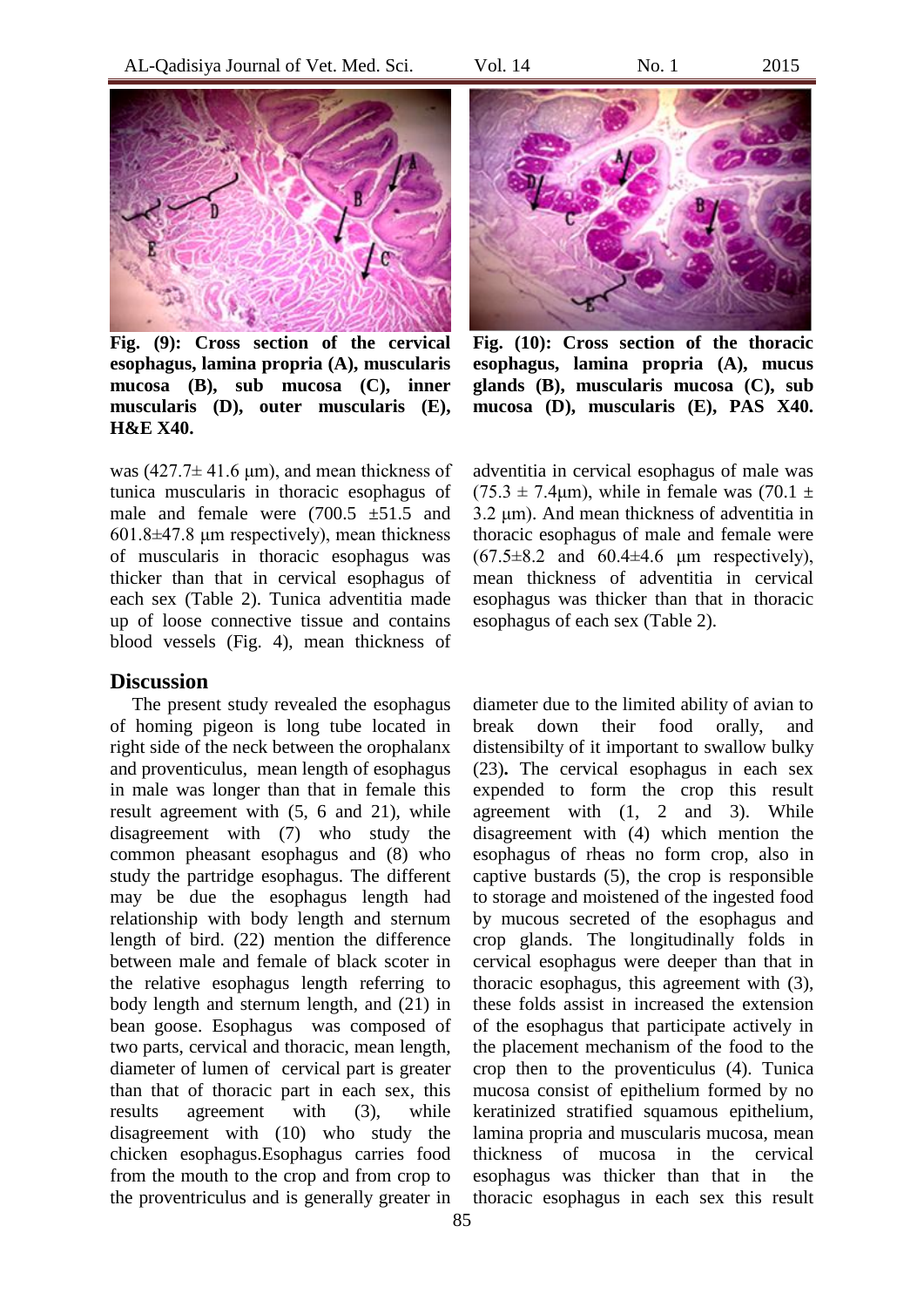agreement with (9) in common quail, present the reversed relation between mucous glands and longitudinal folds in parts of the esophagus , this may be due to important for lubrication and protecting of the mucosa for the passage of food particles. The sub mucosa consist of loose connective tissue with blood vessels, this description agreement with (12) who study the chicken esophagus, tunica muscularis consist of two layers, an inner circular and an outer longitudinal, it was similar to that found by (15), while disagreement with (8) which mention the cervical esophagus in partigde Raynchotus contain three layers, an inner longitudinal, a medium circular and outer

#### **References**

- 1-Dyce K M, Sack W O, Wensing C J G (2010) Textbook of Veterinary Anatomy, 4<sup>th</sup> ed. The anatomy of birds. W B. Saunders company. Philadelphia.Pp:794-796.
- 2-Shehan N A (2012) Anatomical and histological study of esophagus in geese (*Anser anser demesticus*). Bas. J. Vet. Res. 11(1):13-22.
- 3-Rus V, Miclauş V, Nadas G C, Cadar D (2000) Structural particuralarities of the White stork (*Ciconia ciconia)* esophagus. Annals of RSCB, V14(1):177-179.
- 4-Rodrigues M N,Oliveira G B, Silva R, Tivane CT, Albuquerque J F G,Mi-glino M A, Oliveira M F (2012) Gross morphology and topography of the digestive apparatus in rheas (*Rhea americana americana*). Pesquisa Veterin ria Brasileira, 32(7): 681-686.
- 5[-Bailey T A,](http://www.ncbi.nlm.nih.gov/pubmed?term=Bailey%20TA%5BAuthor%5D&cauthor=true&cauthor_uid=9418995) [Mensah E P,](http://www.ncbi.nlm.nih.gov/pubmed?term=Mensah-Brown%20EP%5BAuthor%5D&cauthor=true&cauthor_uid=9418995) [Samour J H,](http://www.ncbi.nlm.nih.gov/pubmed?term=Samour%20JH%5BAuthor%5D&cauthor=true&cauthor_uid=9418995) [Naldo](http://www.ncbi.nlm.nih.gov/pubmed?term=Naldo%20J%5BAuthor%5D&cauthor=true&cauthor_uid=9418995) J, [Lawrence P,](http://www.ncbi.nlm.nih.gov/pubmed?term=Lawrence%20P%5BAuthor%5D&cauthor=true&cauthor_uid=9418995) [Garner A](http://www.ncbi.nlm.nih.gov/pubmed?term=Garner%20A%5BAuthor%5D&cauthor=true&cauthor_uid=9418995) (1997) Comparative morphology of the alimentary tract and its glandular derivatives of captive bustards. J. Anat, Cambridge, v. 191,: 387-398.
- 6-Szczepan D E, Wesolowska I (2008) Morphometric charateristics of esophagus and intestine in tufted ducks *(Aythya fuligula)*, wintering on the Baltic coastal areas in North –Western Poland, Electronic J. of Polish Agricultural uni.11 (4):35-39.
- 7-Yovchev D, Dimitrov R, Kostov , Vladova D (2012) Age morphometry of some internal organs in common pheasant (*Phaslanus colchicus colchicus)*, Trakia J.of Sci.,10(3): 48-52.
- 8-Rossi J R, Baraldi S M, Oliveria D (2006) Morphology of esophagus and crop of parteide Rhynchotus rufescens (tiramidae). Maringa, 28(2):165-168.
- 9-Parchami A, Dehkordi R A F (2011) Histological characteristics of the esophageal wall of the common quail *(Coturnix coturnix).*World applied sciences j. 14(3):414-419.
- 10-Sisson S, Grossman J D (1986) Anatomia dos animais domestic.5ed,Rio de J1aneiro:Guanabara

longitudinal. The tunica muscularis at the thoracic esophagus of avian esophagus is formed of smooth fibers and not striated as in mammals (24), mean thickness of tunica muscularis in cervical esophagus is thinner than that in thoracic esophagus of each sex this result agreement with (9), but it thickness in the male was thicker than that in female this result disagreement with (9) who study the esophagus of common quail, The contractions of the tunica muscularis push the food to the gizzard. Adventitia consist of loose connective tissues, there was no difference between the structure of the tunica serosa and adventitia of birds (14).

Koogan.

- 11-Tivane C (2008) A morphological study of the oropharynx and esophagus of the ostrich (*Struthio camelus*). MSc dissertation, University of Pretoria, South Africa.Pp:1-11.
- 12- Nagy N, Magyar A, Gazadag E, Palya V (2005) Esophageal tonsil of the chicken. Acta Vet Hung.53(2):88-173.
- 13-Crole M R (2009) A gross anatomical and histological study of the oropharynx and proximal esophagus of the emu(*Dromaius novaehollandiae*). MSc dissertation, Univ. of Pretoria.Pp:3-9.
- 14-Ebrahim R, Abolghasem N (2009) Histological study on the esophagus and crop in various species of wild bird [.Avian Biology Research,](http://www.ingentaconnect.com/content/stl/abr) 2(3): 161- 164.
- 15-Battah A L (2009) Histological and histochemical study of the digestive tract in homing pigeon *(Columba livia domestica)*, MSc dissertation, University of Basra, Collage of Vet. Med.Pp:16- 25.
- 16[-Shiina](http://www.ncbi.nlm.nih.gov/pubmed?term=Shiina%20T%5BAuthor%5D&cauthor=true&cauthor_uid=15699607) T, [Shimizu](http://www.ncbi.nlm.nih.gov/pubmed?term=Shimizu%20Y%5BAuthor%5D&cauthor=true&cauthor_uid=15699607) Y, [Izumi](http://www.ncbi.nlm.nih.gov/pubmed?term=Izumi%20N%5BAuthor%5D&cauthor=true&cauthor_uid=15699607) N[,Suzuki](http://www.ncbi.nlm.nih.gov/pubmed?term=Suzuki%20Y%5BAuthor%5D&cauthor=true&cauthor_uid=15699607) Y, [Asano](http://www.ncbi.nlm.nih.gov/pubmed?term=Asano%20M%5BAuthor%5D&cauthor=true&cauthor_uid=15699607) M, [Atoji](http://www.ncbi.nlm.nih.gov/pubmed?term=Atoji%20Y%5BAuthor%5D&cauthor=true&cauthor_uid=15699607) Y, [Nikami](http://www.ncbi.nlm.nih.gov/pubmed?term=Nikami%20H%5BAuthor%5D&cauthor=true&cauthor_uid=15699607) H, [Takewaki](http://www.ncbi.nlm.nih.gov/pubmed?term=Takewaki%20T%5BAuthor%5D&cauthor=true&cauthor_uid=15699607) T (2005) A comparative histological study on the distribution of striated and smooth muscles and glands in the esophagus of wild birds and mammals. J. Vet. Med. Sci. 67(1): 115–117.
- 17-Shindala M K (1990) Anesthetic effect of ketamine, ketamine with diazepam in chicken. Iraqi Vet.J.Sci.12:261-265.
- 18-Dziubin A and Cooch E (1992) Measurement of geese: general field methods, California Waterfowl Association. Sacramento, CA. 20. Cited by Szczepan,et al., (2008).
- 19-Luna I G (1968) Manual of histology staining methods of the armed force institute of pathology. 3PrdP ed. McGraw. Hill book company. New York, Pp:33 ,76 -168 .
- 20-Al-Rawi K M , Kalaf-Allah I S (1980) Design and Analysis Agriculture Experiments. Dar-Al Kutub-Mosul, Iraq, Pp: 65, 95-107.